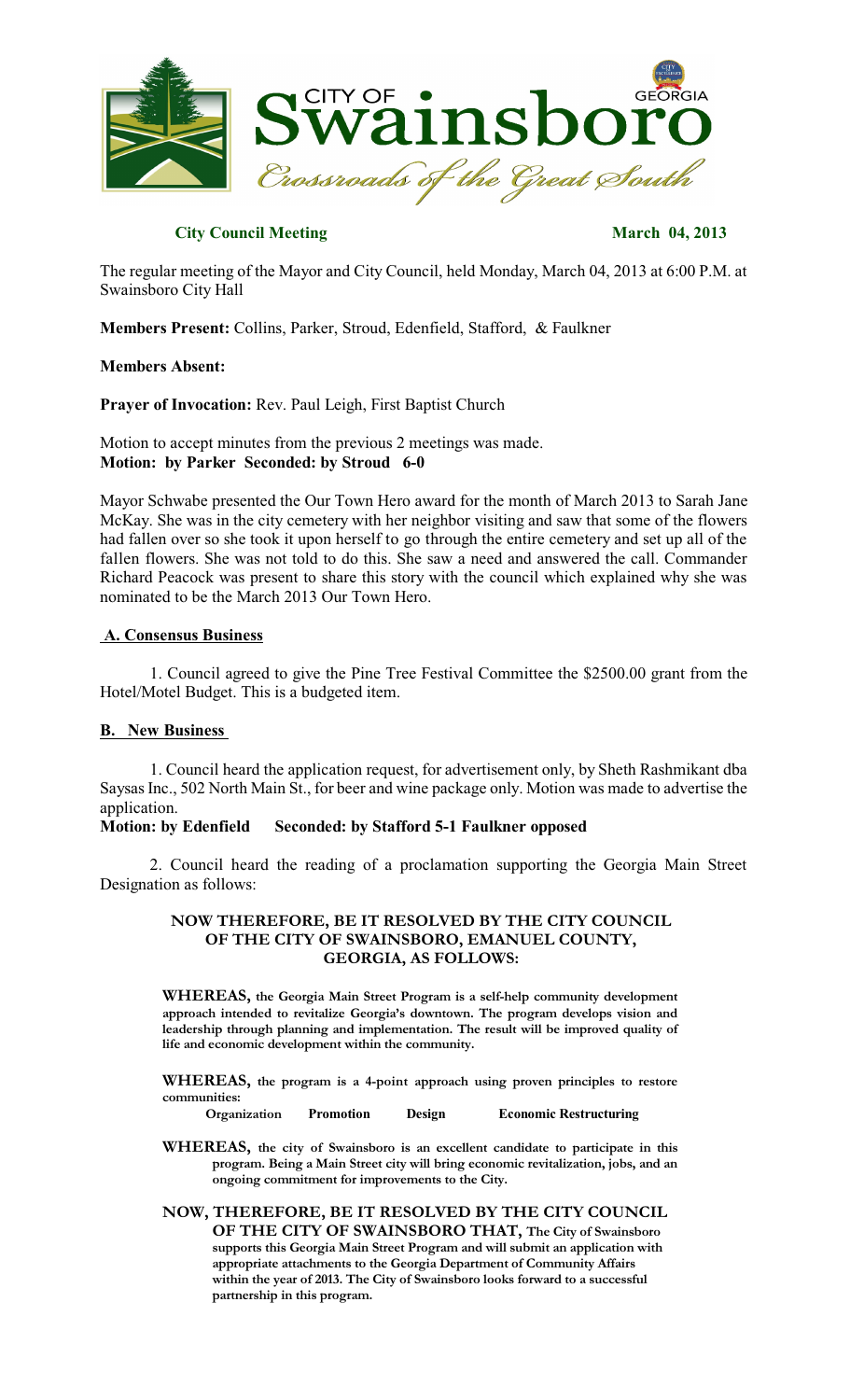**PASSED by the Mayor and City Council of the City of Swainsboro, County of Emanuel, State of Georgia, on the 4 th Day of March, 2013, and deposited and filed in the Office of the City Clerk on that date.**

Members, Jerry Cadle, Stephanie Flanders, and Daisy Reeves were present to support the proclamation.

Motion was made to adopt proclamation as presented.

**Motion: by Parker Seconded: by Faulkner 6-0**

3. Jen Meadows representing the Emanuel Arts Council addressed council inviting them to the April 13, 2013 Eighth Annual Arts Emanuel Festival. She asked that Roger Shaw and Green Street be closed off for this event. Motion was made to grant the request. **Motion: by Stafford Seconded: by Edenfield 6-0**

4. Adm. Lawson asked council to adopt a new personnel policy for city employees. This hand book brings the old book up to date. It includes new policies needed for the city. Motion was made to postpone the adoption until next meeting.

5. Council heard the reading of a Public Indecency Ordinance as follows: Sec. 62-140. - **Public indecency prohibited.**

(a) A person commits the offense of public indecency when he or she performs any of the following acts in a place where a person should reasonably expect to be in view of the public:

- (1) An actual or simulated act of sexual intercourse or masturbation;
- (2) Exposure of the genitals;
- (3) A lewd appearance in a state of partial or complete nudity;

(4) A lewd caress or indecent fondling of the body of another person;

- (5) A lewd caress or indecent fondling of the sexual organs of any person, including oneself;
- (6) Urination or defecation; or
- (7) Appears wearing pants or skirts more than three (3) inches below the top of the hips
- (crest of the ilium) exposing the skin or undergarments.

(b) Fines and penalties. A citation shall be issued to the offender and the person shall be subject to a penalty of not less than twenty-five dollars (\$25.00) on the first offense and not more than two hundred dollars (\$200.00) for each subsequent offense. In addition to the fine, the court may order such person to participate in up to forty (40) hours of court-approved community service activities. Violators shall not be subject to arrest or imprisonment for violation of this section, however, the municipal court shall have the same authority as the superior court to enforce obedience to its orders, judgments and sentences.

(c) Defenses. It is a defense under this section if it is determined, after a hearing or trial, that the person was exercising rights protected by the federal or state Constitution. Any defense under this section must be asserted prior to any hearing or trial in the matter.

This will constitute the first reading of this ordinance. Motion was made to formally consider this ordinance.

**Motion: by Stafford Seconded: by Stroud 6-0**

6. Ann Lawson, representing the class of 1963, addressed council asking permission from the council to place a bench in Pine Brook Park in memory of one of their classmates, Sgt. Ronald Bruce Price, who was killed in the Vietnam War. She stated that she understood there are plans to place a wall in memory of the fallen soldiers of Emanuel County in the park, and this would be a complementary addition. Motion was made to allow the placement of the bench. **Motion: by Stafford Seconded: by Stroud 6-0**

# **C. Old Business**

1. Council heard the application request, by Nicholas Beasley dba Jr's Place, 112 Central St., for beer and wine consumption on the premises. Mayor Schwabe announced this was a Public Hearing. Is anyone present to speak for or against the request. No one was present. Motion was made to advertise the application.

**Motion: by Stafford Seconded: by Faulkner 6-0**

# **D. Committee Reports**

**Police:** Councilperson Stafford gave the February Police Report.

**Public Works**: Councilperson Parker reported everything routine.

**Fire:** Councilperson Collins presented the January and February Fire reports.